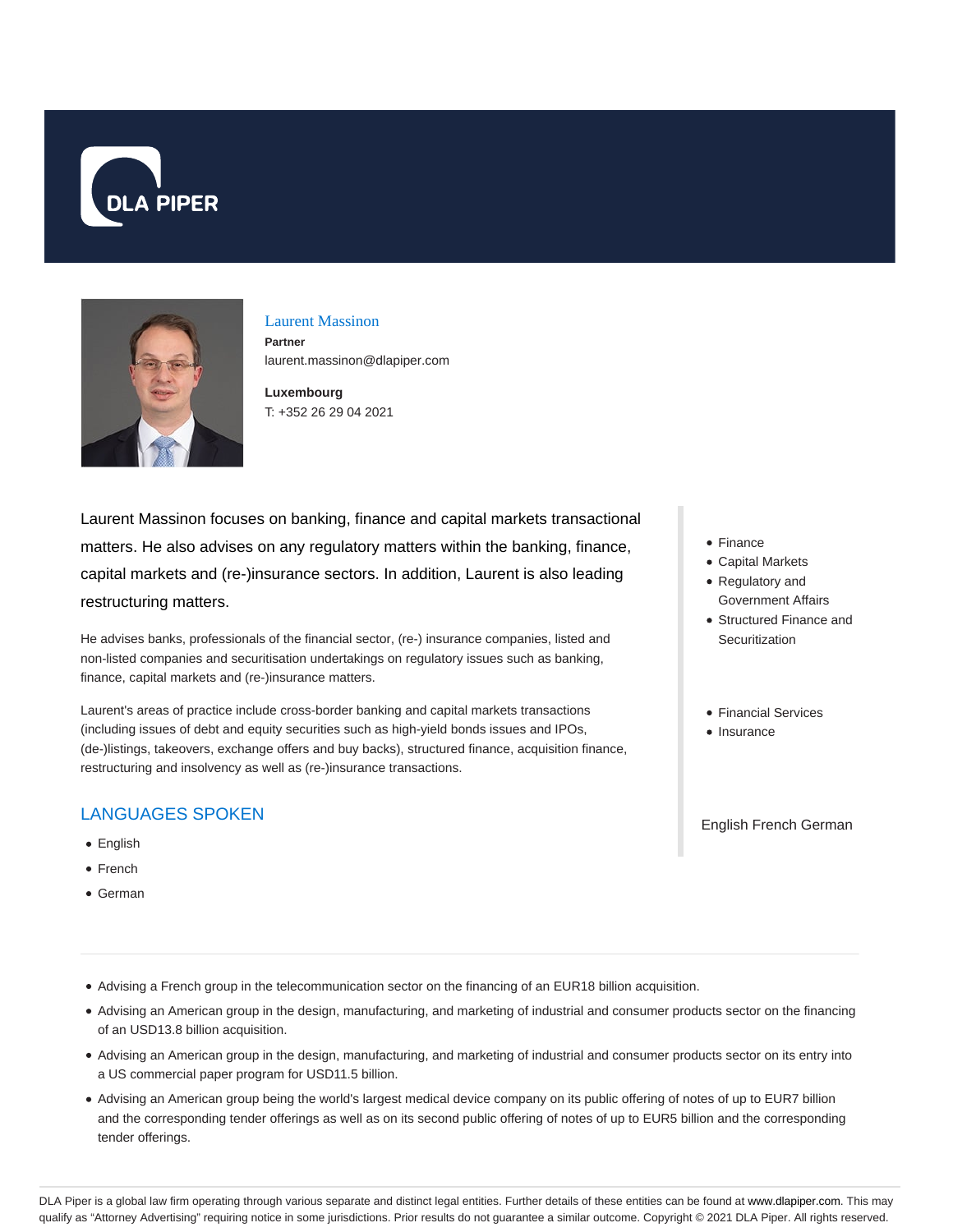- Advising an American group in the design, manufacturing, and marketing of industrial and consumer products sector on the issuance of CHF750 million senior fixed-rate bonds.
- Advising Luxembourg securitisation vehicles on a multi-issuer programme of USD500 million with notes listed on the Official List of the Luxembourg Stock Exchange and admitted to trading on the Euro MTF market.
- Advising a Luxembourg energy provider on its issuance of bond certificates and entry into several Schuldschein loans for EUR250 million.
- Advising a German Bank on the financing of a project on the construction of the Grimsas wind farm in Sweden for EUR32.25 million.
- Advising a Luxembourg company on its issuance of CHESS Depository Interests for AUD11 million in connection with its launch of Low Earth Orbit Satellites.
- Advising a Luxembourg subsidiary of a Swiss Life insurance company on life insurance products linked to internal dedicated funds/collective funds.

### **CREDENTIALS**

## Prior Experience

- 2017 to date: Partner, DLA Piper, Luxembourg
- 2012-17: Partner, International Law Firm, Luxembourg
- 2004-12: Senior Associate, Magic Circle Law Firm, Luxembourg

## **Recognitions**

- "Leading Individual" Legal 500, 2020-2021
- "Able to deal with the full spectrum of the banking, finance and capital markets", "outstanding individual in the financial regulatory sphere" Legal 500, 2020
- "Highly regarded." IFLR1000, 2019, 2020 and 2021
- "Professional and approachable." Legal500, 2019
- . "For his knowledge of the country legislative framework" and "his good attention to detail and to the client's needs." IFLR1000, 2019
- "For his good legal work and active profile in banking and finance." Chambers, 2018
- "Excellent professional and personal contact." IFLR1000, 2018
- "Very reliable, calm and always having a positive attitude, being solution-oriented." Chambers Europe, 2017
- "Knowledgeable and analytical." The Legal 500, 2017
- "Has a sound knowledge of the country legislative framework. Good attention to detail and to the client's needs." IFLR1000, 2017

## **Education**

- University of Luxembourg, Complementary courses, 2005
- Université libre de Bruxelles, Master's degree in economic law, 2003
- Université libre de Bruxelles, Master's degree in law, 2002

# **Memberships**

- Member of the Association of the Insurance and Re-Insurance Companies in Luxembourg (ACA)
- Representative of DLA Piper Luxembourg at the LuxCMA (Luxembourg Capital Markets Association)
- Member of the International Bar Association (IBA)
- Member of the Association of Banking Lawyers (Association des Juristes de Droit Bancaire) (ALJB) in Luxembourg

### INSIGHTS

DLA Piper is a global law firm operating through various separate and distinct legal entities. Further details of these entities can be found at www.dlapiper.com. This may qualify as "Attorney Advertising" requiring notice in some jurisdictions. Prior results do not guarantee a similar outcome. Copyright © 2021 DLA Piper. All rights reserved.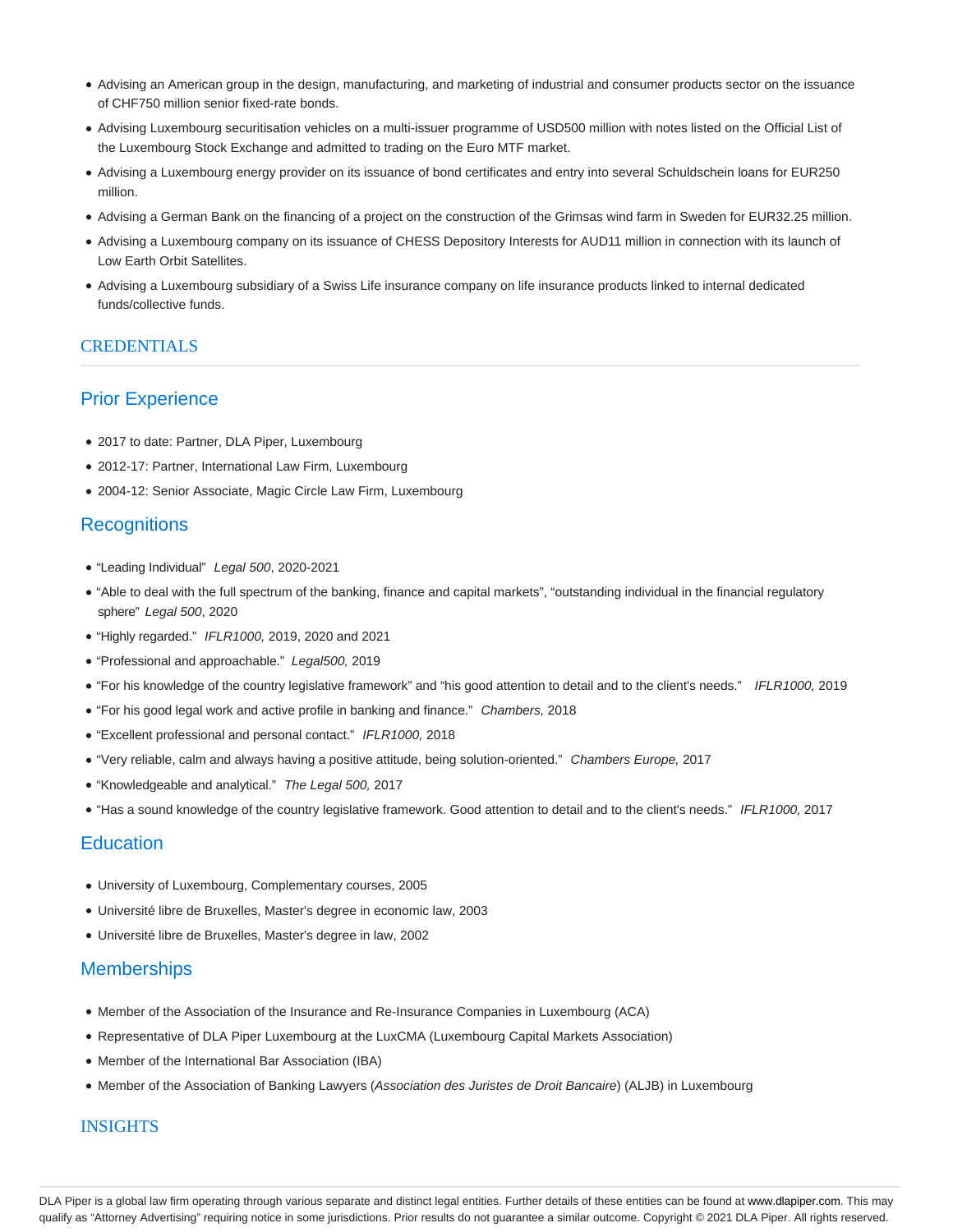# **Publications**

**Luxembourg law of 20 May 2021 enters into force amending Luxembourg laws in the financial sector**

2 June 2021

On 21 May 2021, the Law of 20 May 2021 (Law) was published on Mémorial A amending, among others, the law of 5 April 1993 on the financial sector, as amended (LFS).

**Luxembourg - Whistleblowing Laws in Europe: An international guide**

**Bill 7825 amending the Luxembourg Securitisation Law of 22 March 2004**

28 May 2021

For so many years, Luxembourg has attracted securitisation transactions due to its favourable framework deriving from the law dated 22 March 2004 on securitisation, as amended (Securitisation Law).

**Luxembourg - Brexit for the Insurance Sector**

1 March 2021 Insurance Horizons The Luxembourg Insurance Authority (Commissariat aux Assurances) (CAA) has not released any update since April 2020.

**Insurance-related restrictions on dividend payments and other distributions**

29 January 2021

As every individual and company in the world, Luxembourg insurance and reinsurance companies ("Companies" or "Company") cannot avoid the COVID-19 crisis consequences. Since the first August 2020, those Companies have seen restrictions on dividend payments and other distributions apply to them.

**Law of 22 January 2021 amending Luxembourg dematerialised securities law and financial sector law**

26 January 2021

The Luxembourg Chamber of Deputies voted on 21 January 2021 in favour of the draft law 7637 ("Law") amending the law of 6 April 2013 on dematerialised securities ("Dematerialised Securities Law") and the law of 5 April 1993 on the financial sector, as amended ("Financial Sector Law"). The Law was published yesterday in the Mémorial.

Laurent has written and co-authored publications on:

- Important publication of new CSSF circular on outsourcing arrangements, 26 April 2022
- "Outsourcing arrangements: Revised EBA guidelines and legal requirements in Luxembourg, France and Germany", PIN Code by Legitech, 2021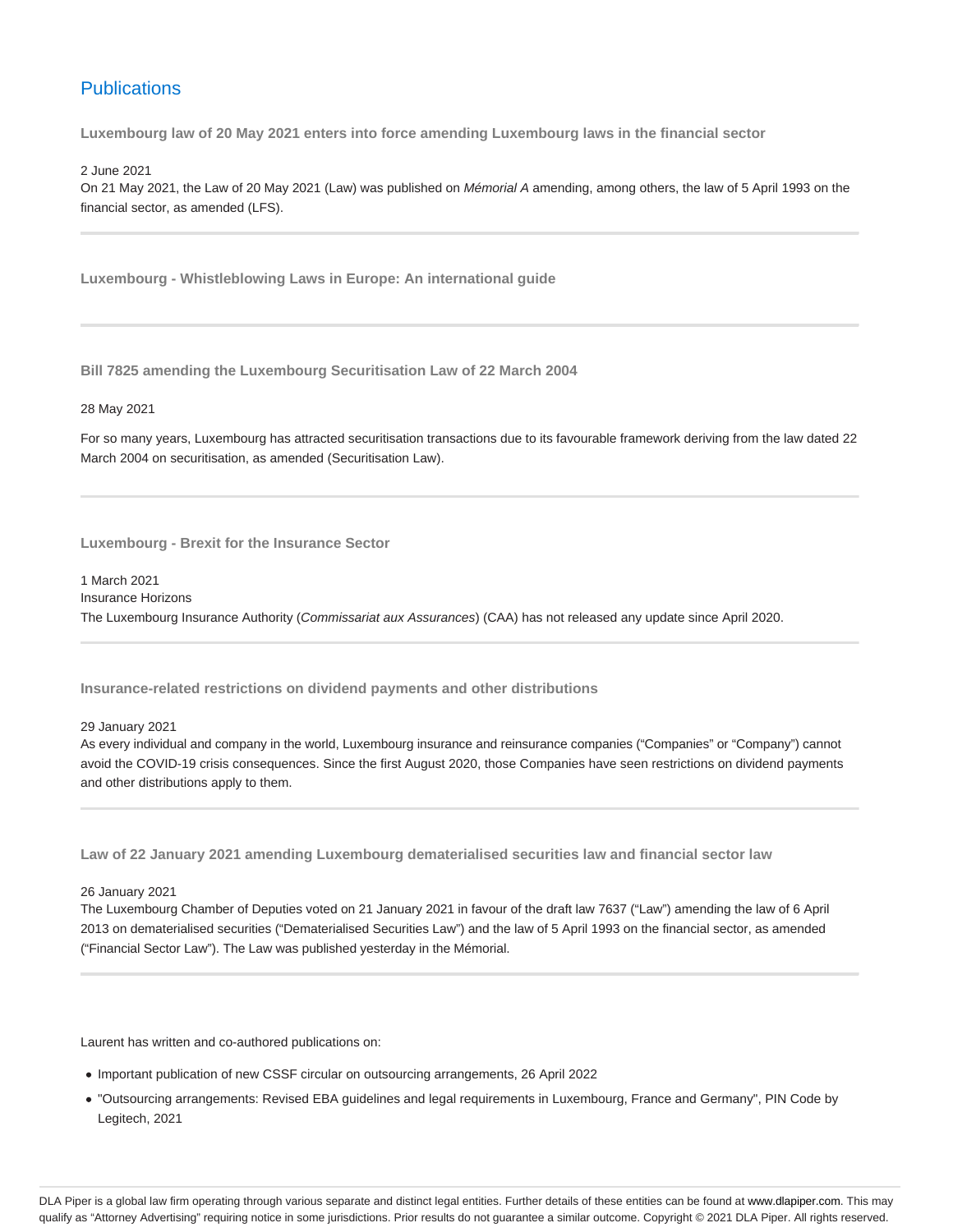- "Artificial Intelligence in the Luxembourg Financial Sector", Agefi Luxembourg, March 2021
- "The capital markets recovery package", Laurent Massinon and Christina Nickel, 13 October 2020
- "Initial coin offerings in Luxembourg General Overview and legal aspects", Laurent Massinon and Christina Nickel, 03/2019, Le Guide du Numérique et ses déclinaisons sectorielles, DLA Piper
- "Cloud computing and IT outsourcing relying on a cloud computing infrastructure in Luxembourg general overview and legal aspects", Laurent Massinon and Christina Nickel, 03/2018, Revue Luxembourgeoise de Bancassurfinance
- "The revised Transparency Regime: Europe's next step towards more sustainable markets", Laurent Massinon and Christina Nickel, 09/2016, Revue Luxembourgeoise de Bancassurfinance
- "The Luxembourg regime on ongoing disclosure obligations for listed companies as regards major shareholdings and transactions carried out by the management", Laurent Massinon and Fabienne Schauber, 06/2015, Revue Luxembourgeoise de Bancassurfinance

## **Events**

## **Previous**

**Listing opportunities in Luxembourg. New trends and forthcoming challenges?**

26 February 2021 Webinar

Laurent regularly chairs and organises conferences and seminars in Luxembourg and abroad. He is also invited by banks for internal training sessions as well as for internal regulatory assessment purposes.

- Moderator of the Debt Capital Markets Panel: "A look at debt capital markets" at the 18th IFLR Annual European Capital Markets Forum in London (05/2021)
- Invited as speaker during the PIN Code webinar "Legal requirements of outsourcing arrangements and the related EBA guidelines" (05/2021)
- Invited as speaker in the webinar Listing opportunities in Luxembourg. New trends and forthcoming challenges (02/2021)
- Moderator of the Debt Capital Markets Panel on "The Prospectus Regulation, Brexit, Green bonds and other key developments affecting the debt capital markets" at the 16th IFLR Annual European Capital Markets Forum in London (04/2019)
- Invited as trainer of the House of Training in Luxembourg for a workshop on legal consideration for banking on blockchain (04/2019)
- Invited as speaker at HSBC on MiFID 2 (04/2017)
- Invited as speaker and panelist at the Bay Pay Forum on PSD2 (09/2016)
- Invited as capital markets expert at Deutsches Aktieninstitut to speak on the regulatory approach of the Luxembourg Supervision Commission of the Financial Sector (03/2015)
- Chaired various conferences organised with the International Faculty for Executives, such as the capital markets forum (11/2014), the conference on the Luxembourg law on prospectuses and its recent changes (06/2014) and the conference on issuance of debt securities in Luxembourg (11/2013)

### **NEWS**

**DLA Piper advises the TRATON GROUP on joint venture agreement for European high-performance charging network**

16 December 2021

DLA Piper has advised the TRATON GROUP on the formation of a joint venture (JV) with the other leading commercial vehicle

DLA Piper is a global law firm operating through various separate and distinct legal entities. Further details of these entities can be found at www.dlapiper.com. This may qualify as "Attorney Advertising" requiring notice in some jurisdictions. Prior results do not guarantee a similar outcome. Copyright © 2021 DLA Piper. All rights reserved.